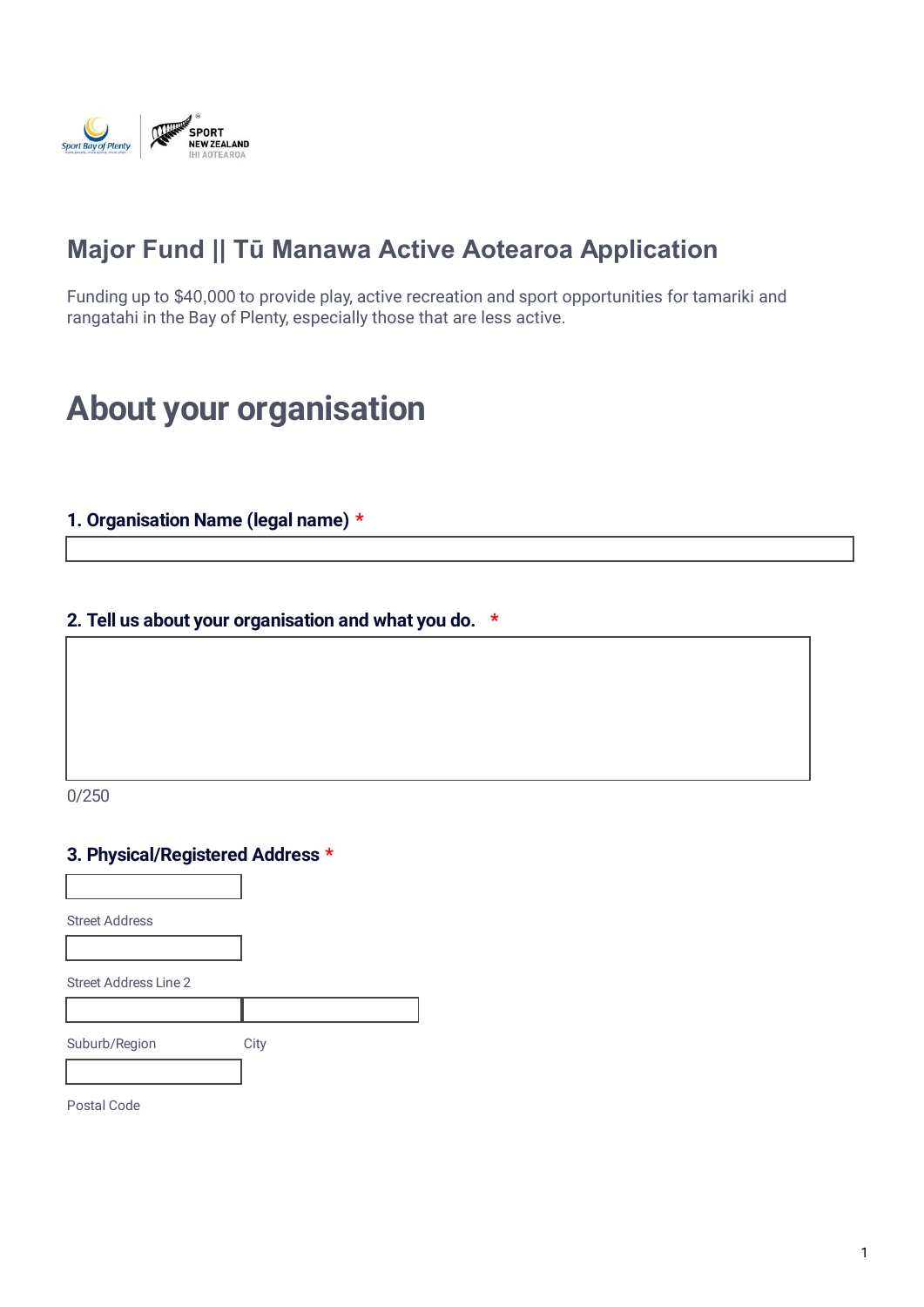#### **4. What type of organisation are you? \***

# **5. If relevant, what is your Incorporated Society Number or New Zealand Business Number (NZBN)**

Find your 13-digit NZBN at www.nzbn.govt.nz

# **6. Who is completing this application and what is your role in your organisation? (eg Treasurer, Chairperson, CEO) \***

Name Email Phone Number

Role in the organisation

# **Activity/Project Details**

#### **7. What is the name of your initiative/activity/project? \***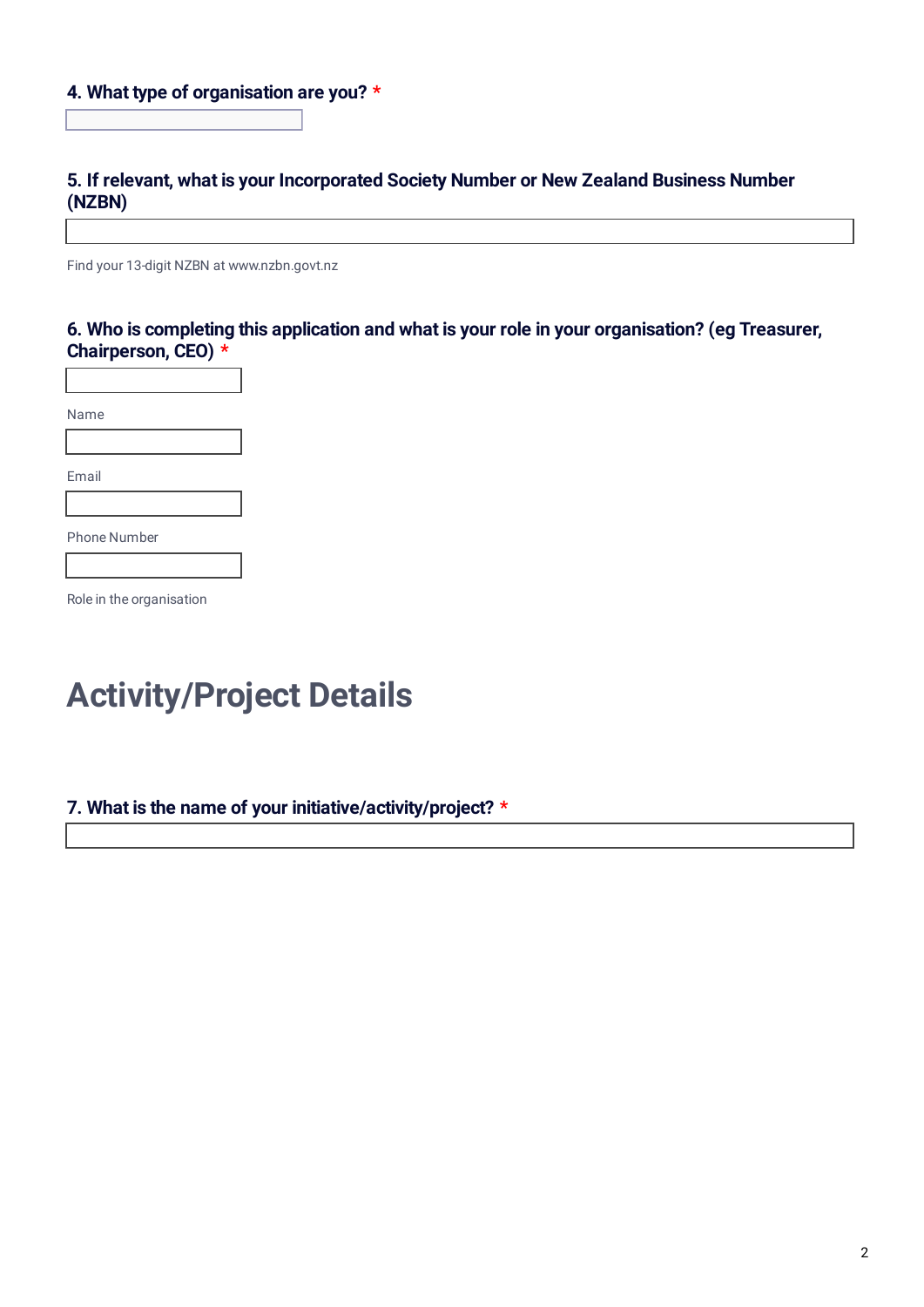**8. Tell us about the activity you plan to deliver, what is the purpose of it, where will it occur, what group(s) of tamariki and rangatahi will you be working with, and what do you hope to achieve? \***

Note, the more detail you can provide the easier it will be for us to consider your application. 0/300

# **9. How many participants do you expect to be involved in your activity? \***

This should refer to the total number of individuals across the duration of your activity/project

### **10. Who will be involved in your activity? \***

- $\Box$  Tamariki (children aged 5-11 years)
- $\Box$  Rangatahi (young people aged 12 18 years)
- $\Box$  Young women (aged 19 24 years)
- $\Box$  Disabled Tamariki and/or Rangatahi

Question 11 seeks information about how "targeted" your activity is to the groups you identified above.

For example if your activity will only be provided for tamariki with a disability you would select "All" for tamariki and "All" for Disabled tamariki and/or rangatahi. And "None" for rangatahi.

If you are running an initiative that is open to equal numbers of rangatahi and tamariki, with equal gender splits, you would select 50% for genders and 50% for both tamariki and rangatahi.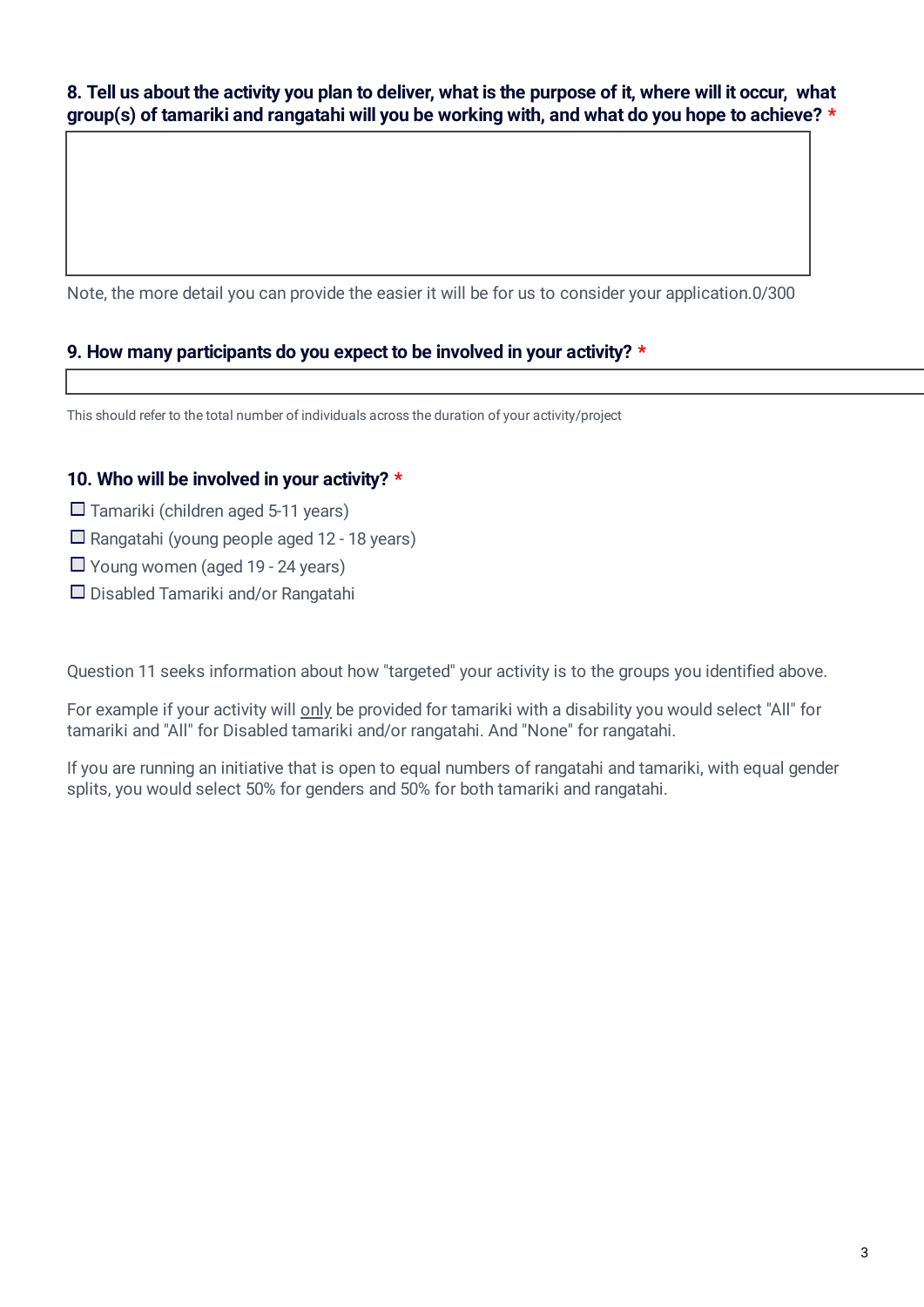# **11. Of this total, what proportion of them do you expect them to be: (approximately)**

|                                        | <b>None</b>                                   | 25%        | 50%        | 75%                                         | <b>All</b> |
|----------------------------------------|-----------------------------------------------|------------|------------|---------------------------------------------|------------|
| <b>Male</b>                            | $(\ )$                                        | $\bigcirc$ | $\bigcirc$ | $(\ )$                                      | $(\ )$     |
| <b>Female</b>                          | $(\ )$                                        | $\bigcirc$ | $\bigcap$  | $\bigcap$                                   | $\bigcirc$ |
| <b>Non Binary</b>                      |                                               | $\bigcap$  | ◯          | $\bigcirc$                                  | $\bigcap$  |
| Tamariki (children aged 5-11yrs)       | $(\ )$                                        | $\bigcirc$ | $\bigcap$  | $(\ )$                                      | $\bigcirc$ |
| Rangatahi (young people aged 12-18yrs) | $\bigcirc$                                    | $\bigcirc$ | $\bigcirc$ | $\left(\begin{array}{c} \end{array}\right)$ | $\bigcirc$ |
| Young women aged 19-24yrs              | $\bigcirc$                                    | $\bigcap$  | $\bigcap$  | $(\ )$                                      | $\bigcap$  |
| Disabled tamariki and/or rangatahi     | $\bigcirc$                                    | $\bigcap$  | $\bigcap$  | $\left(\begin{array}{c} \end{array}\right)$ | $\bigcirc$ |
| From higher deprivation communities    | $\left(\begin{array}{c} 1 \end{array}\right)$ | $\bigcap$  | ◯          | $\left(\begin{array}{c} \end{array}\right)$ | $\bigcirc$ |
| <b>Maori</b>                           | $(\ )$                                        | $\bigcirc$ | $\bigcap$  | $\left(\begin{array}{c} \end{array}\right)$ | $\bigcirc$ |
| <b>Pacific people</b>                  | $\bigcirc$                                    | $\bigcirc$ | $\bigcap$  | $\left(\begin{array}{c} \end{array}\right)$ | $\bigcirc$ |
| <b>RST priority group</b>              |                                               |            |            |                                             |            |

# **12. What is the predominant type of physical activity that your activity involves? (identify one) \***

If you select 'Sport' in this question, the below checkboxes will appear and you will be able to select which sports.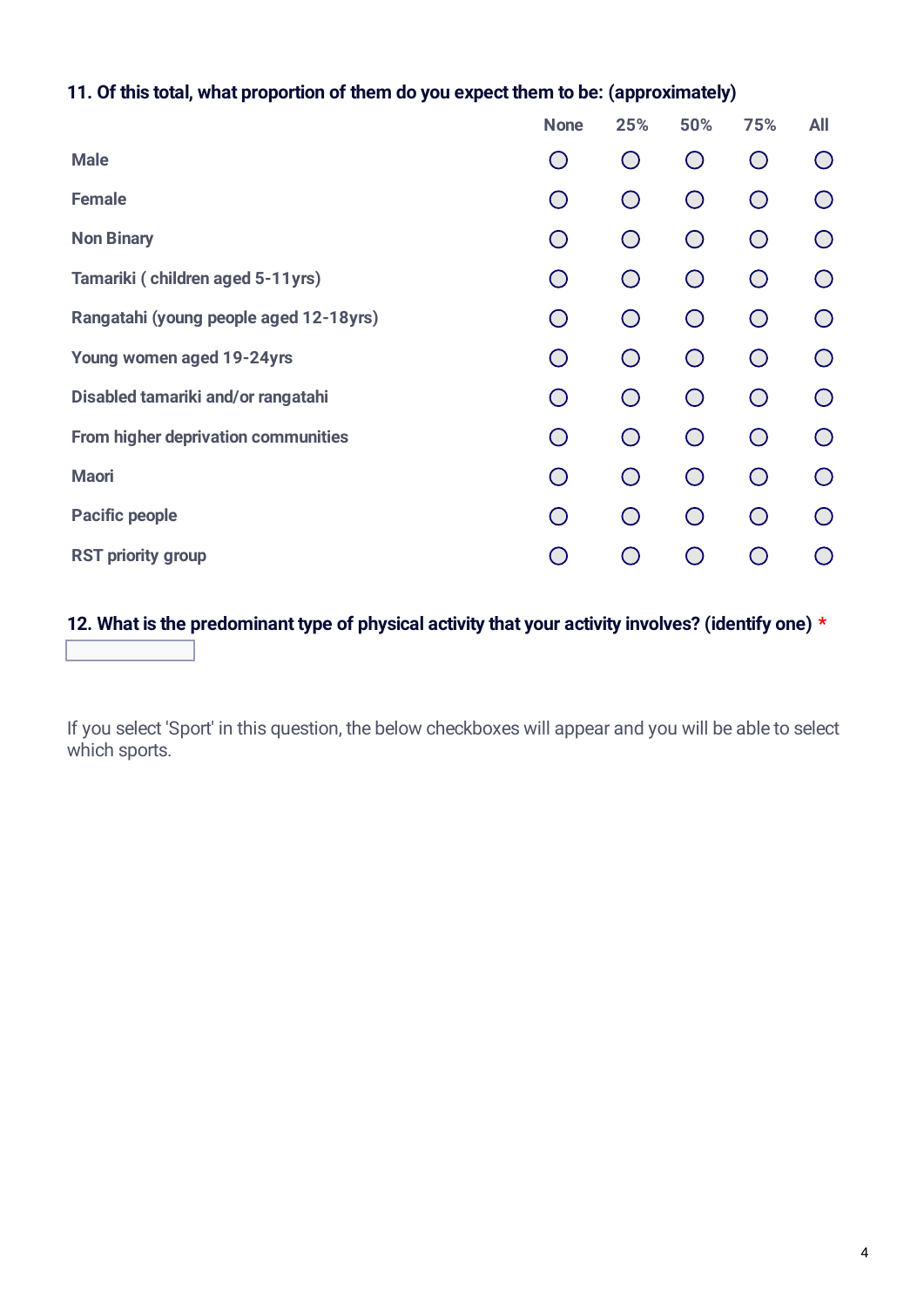# **What sport (or sports) does your activity involve? \***

| $\Box$ Adventure Racing            | $\square$ Aerobics         | $\Box$ AFL        |
|------------------------------------|----------------------------|-------------------|
| $\Box$ Archery                     | $\Box$ Athletics           | $\square$ Badmi   |
| $\Box$ Baseball                    | $\Box$ Basketball/Miniball | $\square$ Bocce   |
| $\Box$ Boccia (AWD)                | $\Box$ Bowls               | $\Box$ Boxing     |
| $\Box$ Canoe Polo                  | $\Box$ Cheerleading        | $\Box$ Climbi     |
| $\Box$ Cricket                     | $\Box$ Croquet             | $\Box$ Cross      |
| $\Box$ Curling                     | $\Box$ Cycling/Biking      | $\square$ Darts   |
| $\Box$ Disability Sports           | $\Box$ Diving              | $\Box$ Dragor     |
| $\Box$ Equestrian/Polo             | $\square$ E-sports         | $\square$ Fencin  |
| $\Box$ Floorball                   | $\Box$ Football/Futsal     | $\square$ Golf    |
| $\Box$ Gym sports                  | $\Box$ Handball            | $\Box$ Hocke      |
| $\Box$ Ice Skating/Ice Hockey      | $\Box$ Judo                | $\Box$ Kapa h     |
| $\Box$ Karate                      | $\Box$ Kart Sport          | $\Box$ Kayaki     |
| $\Box$ Kickboxing                  | $\Box$ Kilikiti            | $\Box$ Ki-o-Ra    |
| $\Box$ Korfball                    | $\Box$ Lacrosse            | $\Box$ Life Sa    |
| $\Box$ Marching                    | $\Box$ Mau Rakau           | $\square$ Moto-   |
| $\Box$ Motor sports                | $\Box$ Multi Sports        | $\Box$ Netbal     |
| $\Box$ Orienteering/Rogaine        | $\Box$ Martial arts        | $\square$ Parkou  |
| $\Box$ Petanque                    | $\Box$ Rodeo               | $\Box$ Rowing     |
| $\Box$ Rugby League                | $\Box$ Rugby Union         | $\Box$ Shooti     |
| $\Box$ Skate sports                | $\Box$ Skiing/Snow sports  | $\square$ Snook   |
| $\Box$ Softball                    | $\Box$ Squash              | $\Box$ Surfing    |
| $\Box$ Swimming                    | $\Box$ Synchro Swimming    | $\Box$ Table 1    |
| $\Box$ Tae kwon do                 | $\Box$ Tapuwae             | $\square$ Ten Pir |
| $\Box$ Tennis                      | $\Box$ Touch               | $\square$ Tramp   |
| $\Box$ Triathlon/Duathlon/Aquathon | $\Box$ Ultimate Frisbee    | $\Box$ Underv     |
| $\Box$ Volleyball                  | $\Box$ Waka Ama            | $\Box$ Waka       |
| $\Box$ Water Polo/Flippa Ball      | $\Box$ Weightlifting       | $\Box$ Winds      |
| $\Box$ Wrestling                   | $\Box$ Yachting            |                   |

 $\Box$  Badminton  $\Box$  Boxing  $\Box$  Climbing  $\Box$  Cross Country  $\square$  Dragon Boats  $\Box$  Fencing  $\Box$  Hockey  $\Box$  Kapa haka  $\square$  Kayaking/Canoeing  $\Box$  Ki-o-Rahi  $\Box$  Life Saving  $\square$  Moto-Cross  $\square$  Netball  $\Box$  Parkour  $\Box$  Rowing  $\Box$  Shooting  $\Box$  Snooker/Billiards  $\square$  Surfing/Bodyboarding  $\square$  Table Tennis  $\Box$  Ten Pin Bowling  $\square$  Trampoline  $\Box$  Underwater Hockey  $\square$  Waka Tete  $\square$  Windsurfing/Paddleboarding  $\Box$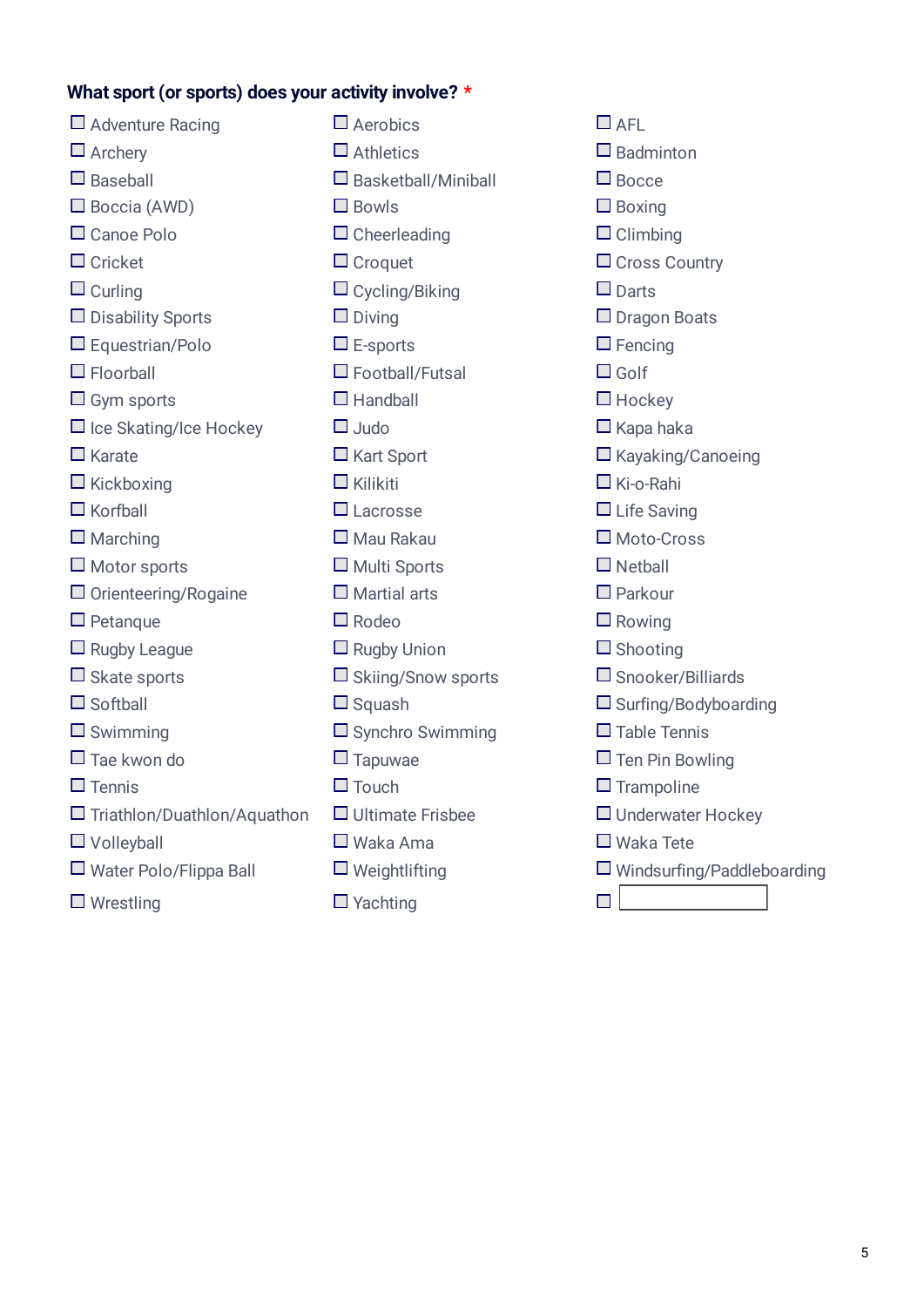# **13. Is this a new, existing or modified / expanded project or programme? (can be more than one) \***

**New** 

 $\Box$  Existing

 $\Box$  Modified / expanded

# **14. What are the proposed dates of your activity? Please consider that if you are successful it may take some time to put an agreement in place.**

Please note, projects need to be delivered within one year from receipt of funding.

# **15. What setting/s will your project take place in? (can be more than one) \***

- $\Box$  Community setting
- $\Box$  Primary / Intermediate school / Kura
- $\Box$  Secondary school / Wharekura
- $\Box$  Tertiary Education / Whare Wananga
- $\square$  Marae
- $\square$  Home setting
- $\Box$

### **If any part of the activity is to be delivered in schools or kura please advise when? \***

Out of class time  $\Box$  In class (curriculum) time<br>- Without an outside provider

In class (curriculum) time - With an outside provider

The below questions and request for 'Implementation in a school/kura' document will only appear if you selected 'In class (curriculum) time - delivered by an outside provider' to the above question.

### **Where an outside provider is to be accessed to support the curriculum delivered by schools and teachers, the school/kura is responsible for applying for funding to support this activity, and must be confident the following checklist areas have been addressed:**

 $\Box$  Have both parties read and discussed the schools support document (school and provider)?

- $\Box$  Is there a shared understanding regarding goals, learning outcomes, roles and responsibilities?
- □ Are you confident the project will enhance the NZ Curriculum/Te Marautanga o Aotearoa but not replace the role of the teacher / kaiako?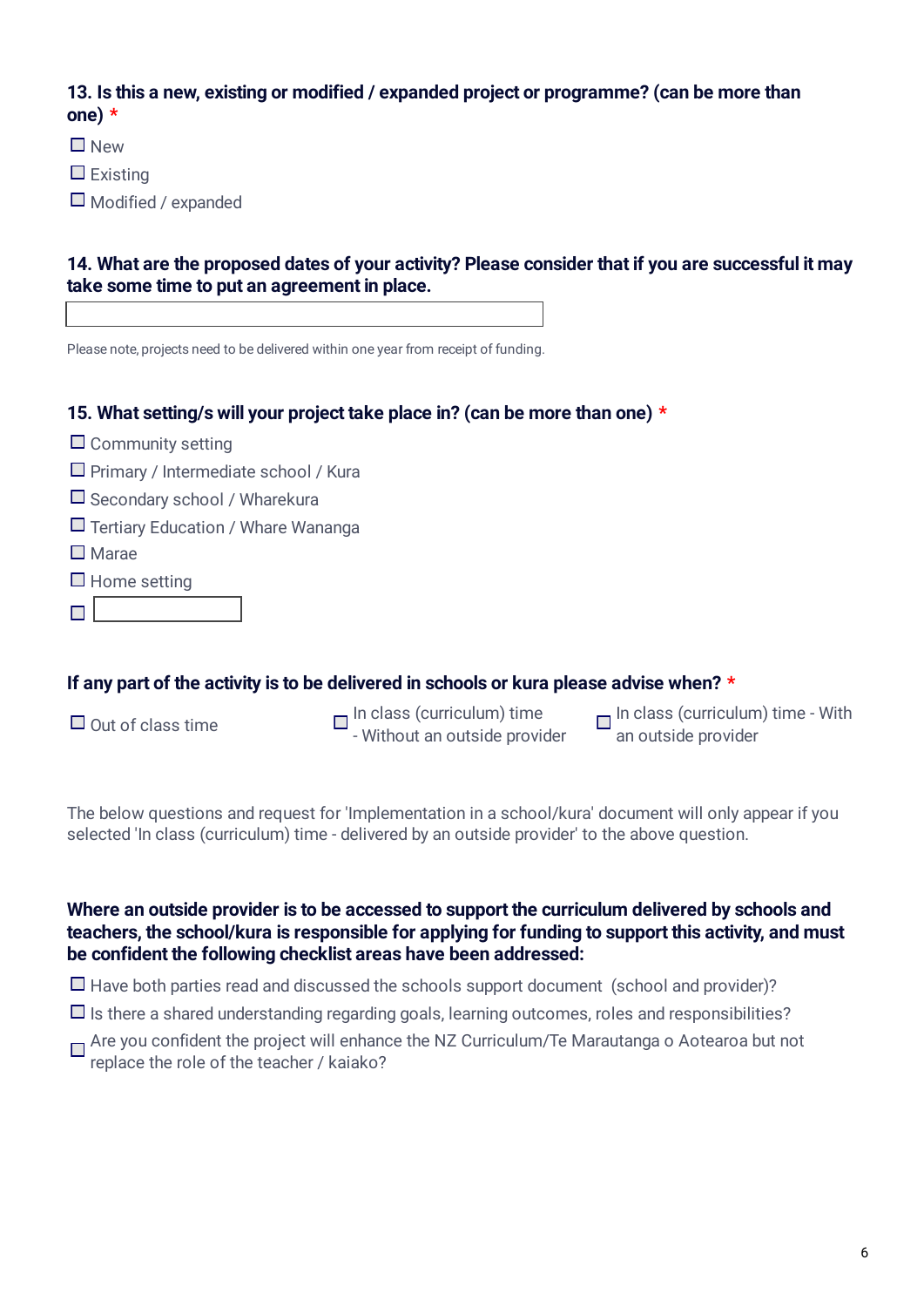Where an outside provider is delivering in curriculum time the signed "Implementation in a School/Kura Setting" document should be completed and then uploaded with your final online submission.

Find the school support document for completion and uploading here:

# **[Implementation in a School Setting form](https://sportnz.org.nz/media/3910/t%C5%AB-manawa-in-school-kura-setting-form-revised-may-2021.docx)**

# **16. Is your activity provided in a kaupapa Māori context? \***

 $\bigcirc$ Yes  $\bigcirc$ No

For this funding a kaupapa Māori context means that your activity will be assessed against the five key Māori development criteria using Te Whetū [Rehua framework.](https://sportnz.org.nz/kaupapa-maori/e-tu-maori/te-whetu-rehua/) These applications will also be discussed through a Māori-led panel.

This is a key part of the assessment process, so make sure you familiarise yourself with Te Whetū Rehua before applying.

If you answer 'yes' to the above question the below sub-questions will appear and prompt you for more detail.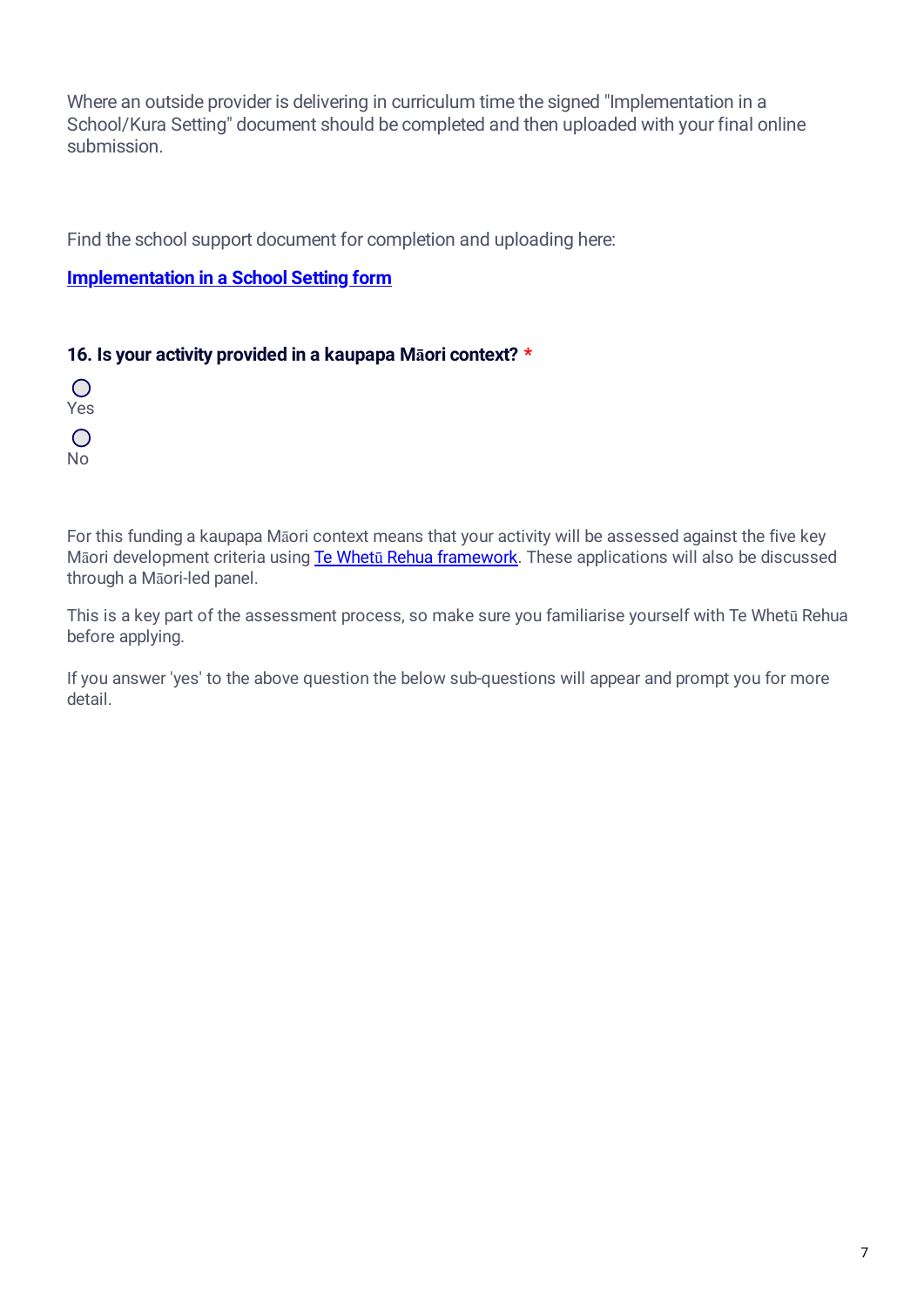#### **Key dimensions of Te Whetū Rehua**

**By Māori -** This refers to the degree that activities are governed, managed and/or delivered by Māori within an organisation. This dimension supports the principles of rangatiratanga / self determination

**With Māori language and cutural values** - Te Reo me ngā Tikanga – Māori language and culture are central to survival and expression of unique Māori identity. Kaupapa Māori activities have a role to contribute to the promotion, strengthening and upholding of Te Reo and Tikanga. This dimension brings to life the Tiriti Principle of Protection

**In/On** - Places and spaces of whakapapa connection (e.g. marae, awa, maunga) are of significant importance to Māori. They provide access to enhancing cultural identity and connection to place or space. This dimension brings to life the Tiriti Principles of Partnership, Protection and Participation

**For Māori** - The concept of whānau is highly valued in Te Ao Māori. Participating as Māori in modern times links to both traditional whakapapa whānau (genealogical connections) and Kaupapa Māori whānau collectives (e.g. Kōhanga Reo, Tairāwhiti Māori Netball). The principle of whanaungatanga (connections, relationships) is affirmed through this element. This dimension brings to life the Tiriti Principle of **Participation** 

**Through** - Activity types that place an emphasis on the development and advancement of traditional physical activities, but are also inclusive of contemporary activities.

- Ngā Taonga Tākaro (traditional Māori sports)
- Ngā Kēmu Tawhito (traditional Māori games)
- Ngā Mahi a te Rēhia (traditional Māori performance arts)
- Ngā Hākinakina Auraki (contemporary active recreation and sport)

#### **By Māori \***

|                                                                                                                    |             | $2 \overline{3}$ |                                                                                                                      |
|--------------------------------------------------------------------------------------------------------------------|-------------|------------------|----------------------------------------------------------------------------------------------------------------------|
|                                                                                                                    |             |                  | Delivered by Māori in a mainstream context $\bigcirc$ $\bigcirc$ $\bigcirc$ Delivered, managed and governed by Māori |
| With Maori language and Maori cultural values *                                                                    |             |                  |                                                                                                                      |
|                                                                                                                    | $2 \quad 3$ |                  |                                                                                                                      |
| Te Reo me ngā Tikanga not likely to occur $\bigcirc$ $\bigcirc$ $\bigcirc$ Total immersion - Te Reo me ngā Tikanga |             |                  |                                                                                                                      |
| In/On places of significance to Maori *                                                                            |             |                  |                                                                                                                      |
|                                                                                                                    |             |                  |                                                                                                                      |

Contemporary sport, recreation or community facilities  $\bigcap \bigcap$  Marae, whenua, awa, maunga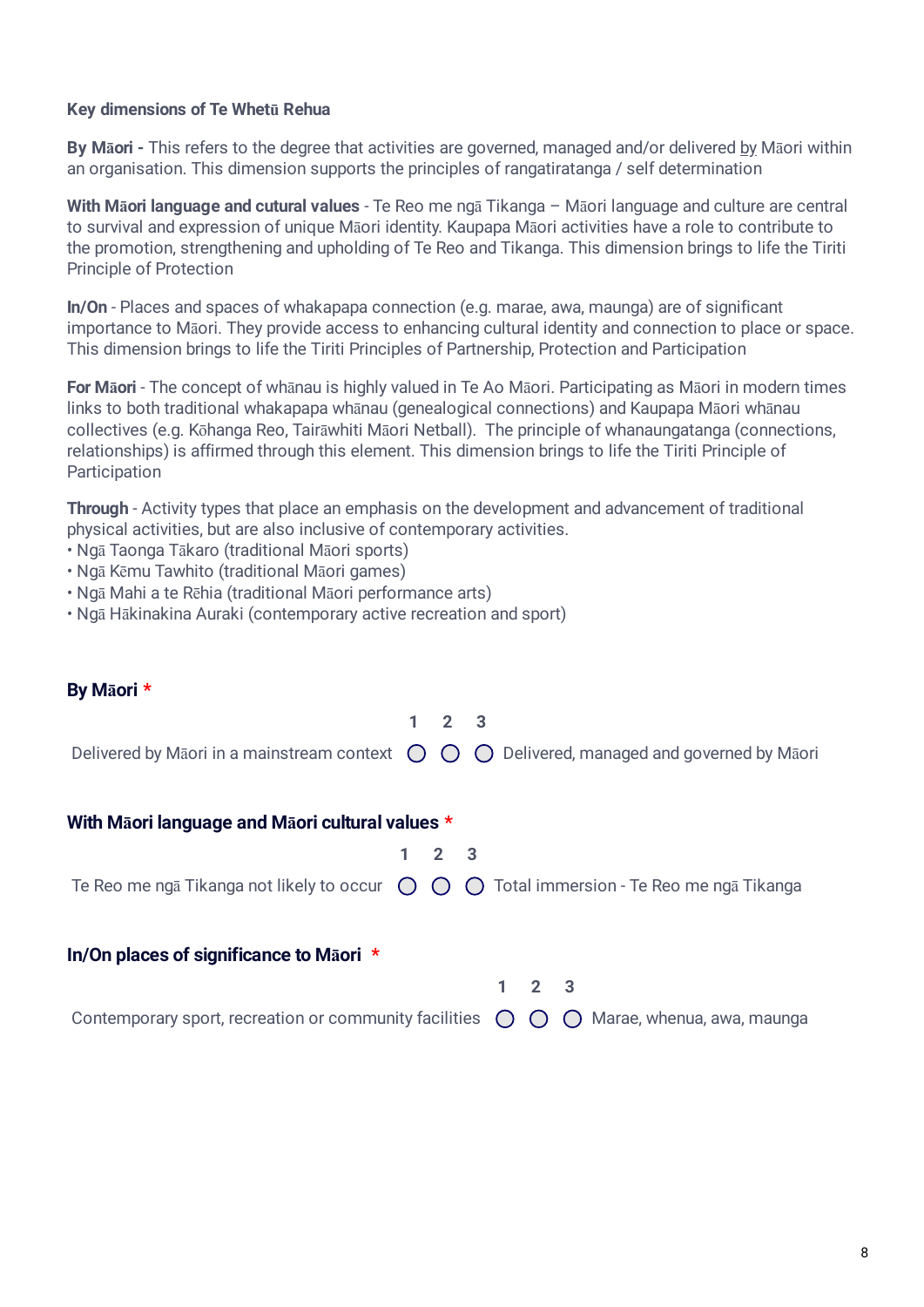#### **For Māori \***

|  | $1 \t2 \t3$ |                                                                                        |
|--|-------------|----------------------------------------------------------------------------------------|
|  |             | Mainstream audiences $\bigcirc$ $\bigcirc$ $\bigcirc$ Whanau whakapapa, whanau kaupapa |

# **Through activity types that hold meaning to Māori through whakapapa or significance \* 1 2 3**

Contemporary games, sports activities  $\bigcap$   $\bigcap$   $\bigcap$  Ngā Taonga Tākaro

# **17. How do you know this project is needed? (ie Who have you spoken to? What evidence or insights do you have?). What barriers to participation are you trying to remove? \***

#### 0/250

Name up to 3 outcomes, one to two sentences each.

It is an application requirement that you demonstrate how you have engaged with young people and captured their voice about their wants and needs.We therefore recommend you prepare supporting information about participant needs, or insights about your target groups or community, which you will be able to upload in the online form. This uploaded supporting information can include things like survey results, images, videos etc. \*\* Please not, letter of support from adults such as principals should not be used as a substitute for evidence that you have consulted with young people.

# **18. What are the key changes (outcomes) your programme is trying to bring about in the people and / or the communities that you are working with? (Name up to 3 outcomes.)**

# **19. What does success look like based on your outcomes above? How will this success be measured (e.g. surveys, participant feedback, case studies)?**

Please limit answer to one to two sentences per outcome mentioned in question 18.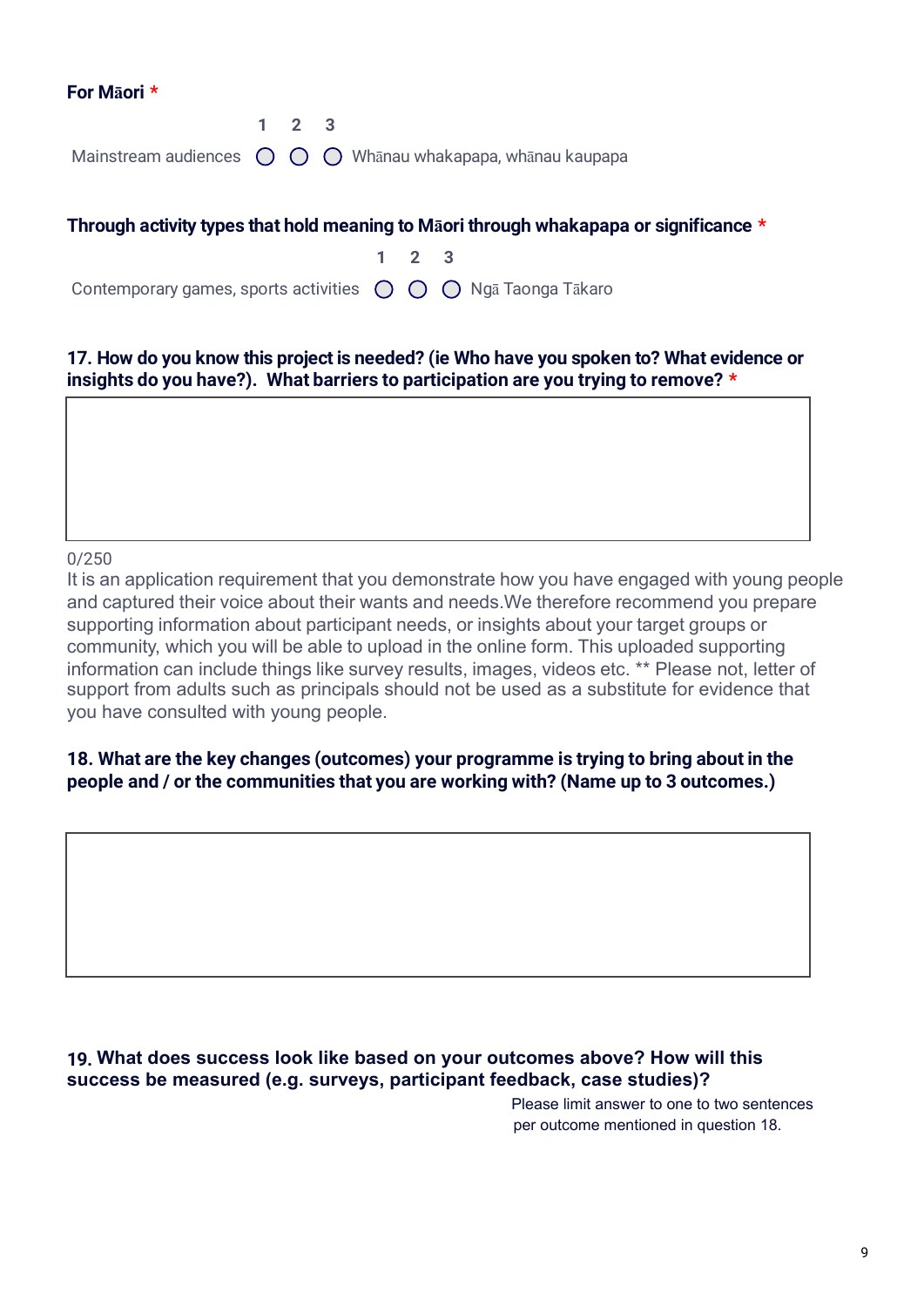# **20. Who will you be working with to deliver this activity? What will be their role and contribution? \***

Include the names and roles of any partner organisations. 0/250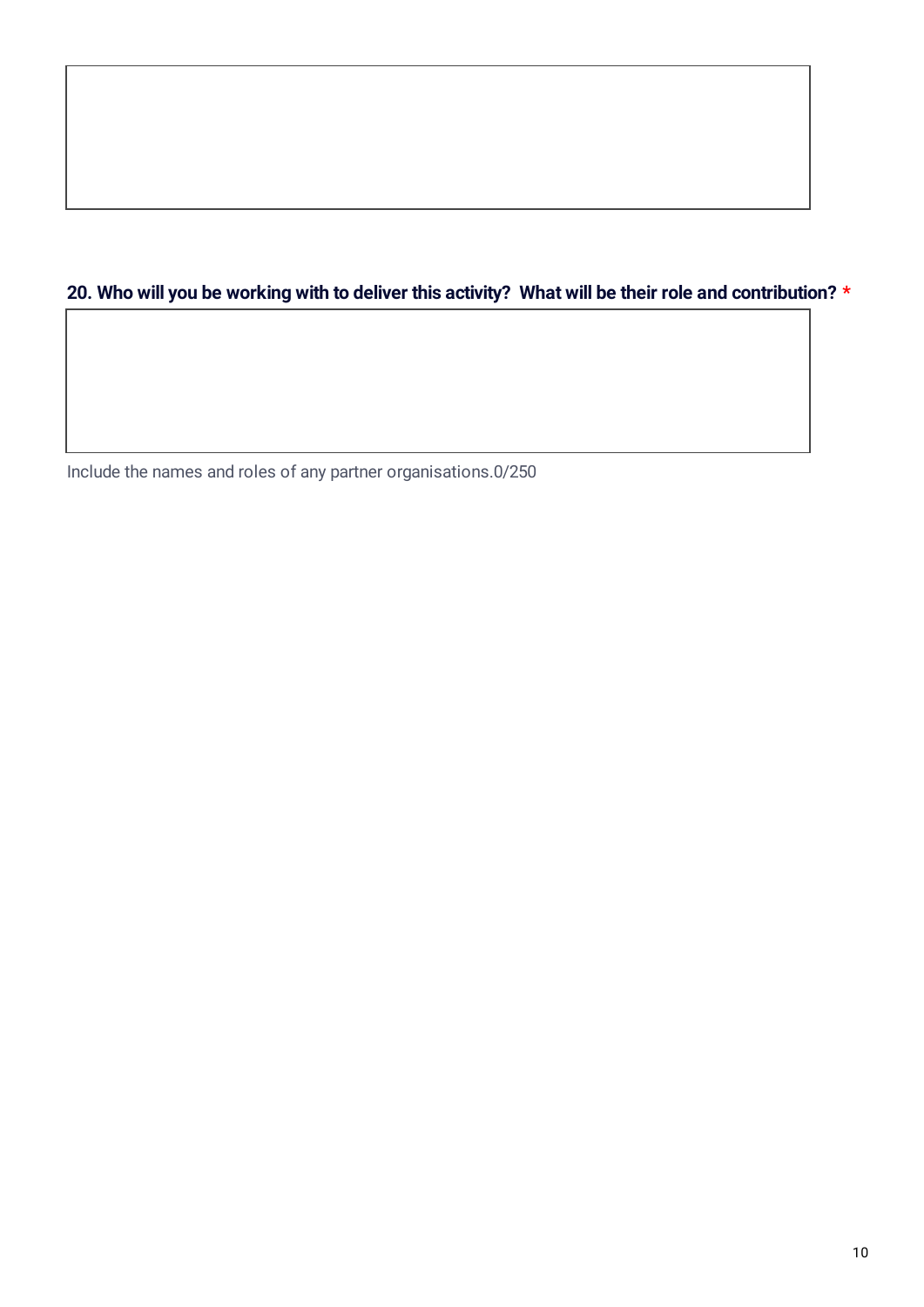# **Financial Information**

# **21. What is the total amount you are applying for from the Major Fund of Tū Manawa? Up to \$40,000 is available per Major Fund application. \***

A budget template for uploading can be found below and should be completed with your online application. The online form includes a field to upload your completed budget template.

# **Budget Template**

**[Does the budget for you application include purchasing equipment?](https://sportbop.co.nz/downloads/Sport-NZ-Budget-template.xlsx)** If so, you will be asked to upload quotes.

**23. If there is a difference between the total cost of your activity and the amount you are requesting, how do you intend to fund the outstanding amount? \***

### **24. Have you applied to other organisations for funding for this project/activity? \***

Yes  $\bigcirc$ No

0/100

 $\bigcap$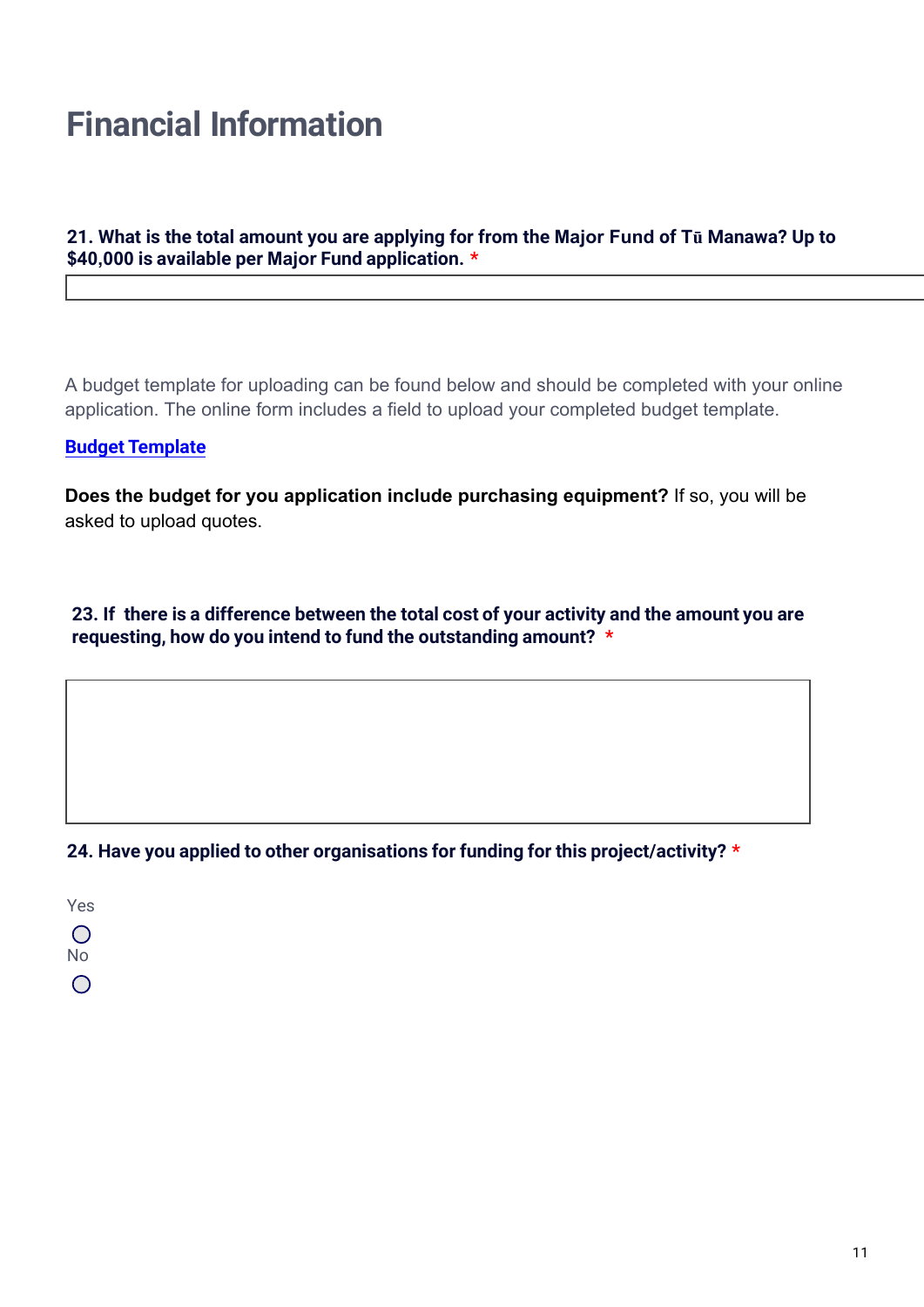# **Conditions of Application**

**25. Please verify that you have policies and procedures in place that are required by your organisation/sector/industry, and to ensure the safety of children and young people. \***

 $\Box$  Health & Safety policies and procedures

 $\Box$  Child protection policies and procedures

 $\Box$  Police vetting (where required)

 $\Box$ 

In the online form you will be prompted to upload *up to* three examples of policies and procedures regarding health & safety, child protection and police vetting (where required).

Some useful resources and templates that might help (and guide you through developing these policies and procedures) can be found at the links below:

<https://sportnz.org.nz/resources/safe-sport-for-children/>

<https://sportnz.org.nz/sector-guidance/health-and-safety/>

<https://sportnz.org.nz/resources/child-safeguarding-policies-and-procedures/>